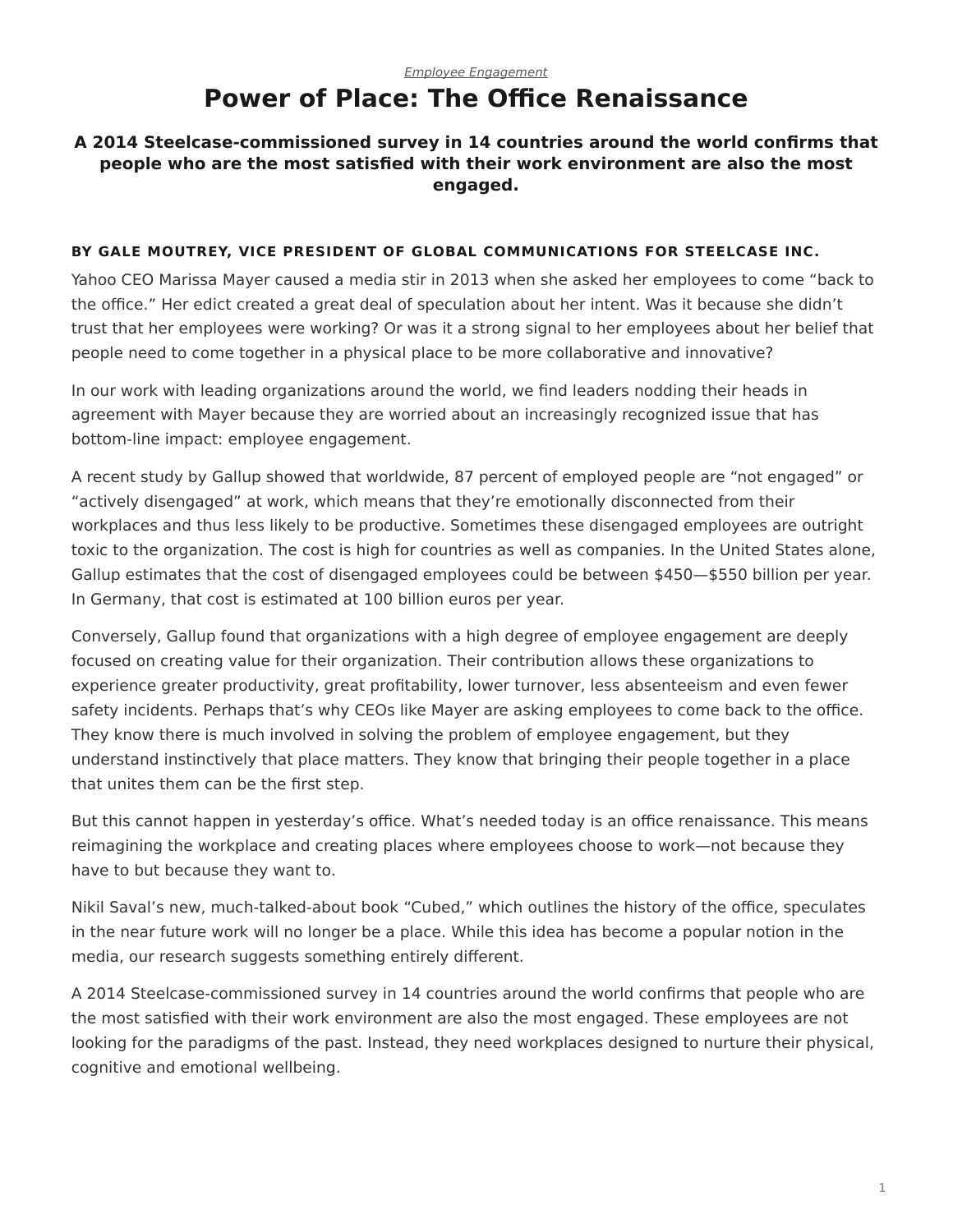### **PHYSICAL WELLBEING**

In offices of the past, the focus was primarily on employees' ergonomic needs because their work caused them to sit for long periods of time, gazing at a computer that was tethered to a desk. Today we understand the importance of movement throughout the day and our new technologies allow mobility, but they also require a different type of support when we are seated.

Static sitting can cause slowed metabolism, neck pain, back pain and reduced concentration, impacting mental and cognitive abilities. Engaging the body in movement is essential for supporting physical and mental vigor at work—it's the body language of ideas. Changing posture stimulates the mind. Our research shows that 96 percent of highly engaged workers are able to move freely and change postures throughout their day.

Employees are working longer hours, so it's critical to offer a variety of indoor and outdoor spaces that offer posture choices and encourage walking to create energy. And as the workforce ages, we need to understand what other changes are necessary in terms of lighting, acoustics and adjustability.

# $\mathcal{P}$

### **EMOTIONAL WELLBEING**

Neuroscientists have learned that the quantity and quality of social interactions have significant impact on our wellbeing. When people don't have enough quality interactions, they become more disengaged, which makes it harder to collaborate, innovate, solve problems and be open to change.

As we work more in distributed teams, whether across a campus or across the ocean, people struggle to build connections with coworkers when the places where they work don't support and augment their interactions. Teams need places that allow them to see their teammates comfortably, hear each other clearly and share information easily so they can build social capital and the "shared mind" that is necessary to bring innovation to successful conclusion.

Relationships anchor people's commitment to an organization, its brand and its purpose. Over 98 percent of the most highly engaged employees say their workplace helps them feel a sense of belonging to their company and its culture, and they also feel they can easily and freely express and share their ideas. Therefore, it's critically important to ensure that people have meaningful connections to others, and understand that, wherever they are, they are valued in the organization. Creating places that allow everyone equal opportunity to communicate and contribute is essential to building the trust that is the currency of collaboration.

The workplace needs to help workers reduce "negative" stress so the brain can be free to be creative. Creativity and idea generation diminish when people are stressed—and idea generation is the lifeblood of innovation. Again, our research shows that people who are in work environments that help them feel energized and supported, versus stressed, are the most highly engaged.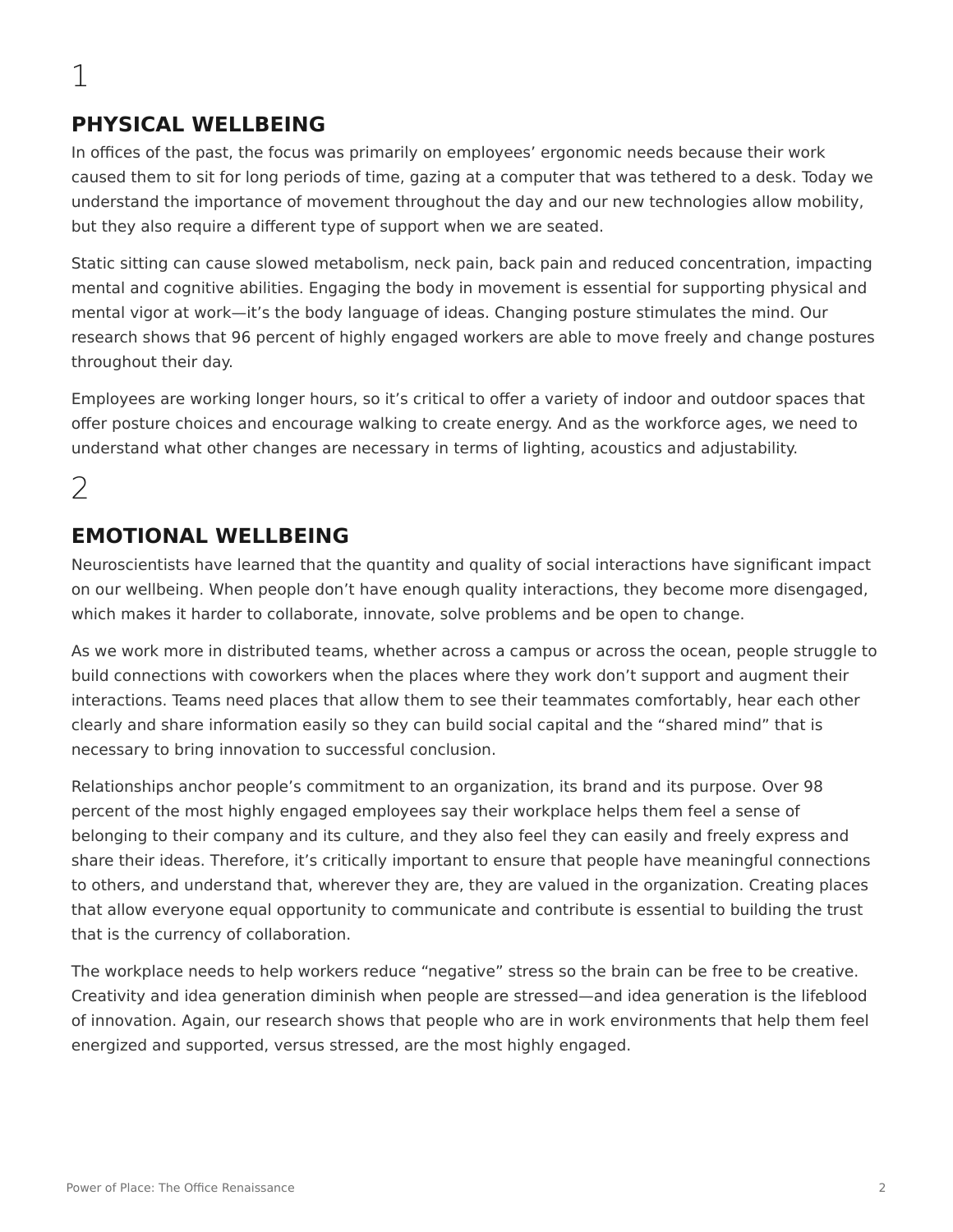## **COGNITIVE WELLBEING**

Work today requires that people spend their day processing information, solving problems, creating new ideas and innovating. It's both physically and mentally demanding. Our prefrontal cortexes, the region of the brain that does most of this work, is on overload.

We are dealing with more information that ever before, and it's not only more-it's coming at us faster, too. Our thinking is interrupted, on average, every three minutes. Even brief interruptions of just a few seconds causes us to make twice as many mistakes. And after our focused work is interrupted, it can take up to 23 minutes to get back into flow—the state of being deeply absorbed in our work and focused. Multitasking doesn't help us to solve the problem, but rather reduces our cognitive capability to the same degree as losing a night's sleep.

Our research at Steelcase found that 98 percent of highly engaged employees say they are able to concentrate easily at work, and 95 pecent are able to work in teams without being disrupted. This means it's critical for the workplace today to help people manage the cognitive overload of their daily lives and allow them to focus or find respite throughout the day in order to achieve mindfulness, and be fully present in the moment. The workplace needs to be designed to help them control their environment in order to reduce stress and help them think better. And thinking better requires feeling good.

## **CREATING AN ECOSYSTEM**

The wealth of business clearly depends on the health of people. Leading organizations recognize that their physical workplace can help them more effectively implement their strategy, build their brand and support their culture, but they often struggle with how to do this in way that is both resilient and economically viable.

The key is to design the workplace as an ecosystem of interconnected and interdependent places that support the physical, cognitive and emotional needs of people, and give them choice and control over where and how they work. Control and choice is not only a significant component in building engagement; it has also become the new status symbol for today's workers.

The ecosystem should offer a range, or palette, of places—destinations that augment people's interactions with each other and provide access to the tools and technology that people can only find at work. These destinations need to balance spaces for group work with individual spaces for focus and reflection. Organized in interrelated zones and settings, these destinations support diverse modes of work and diverse ways of thinking—both of which are essential to fuel the creative process that leads to innovation.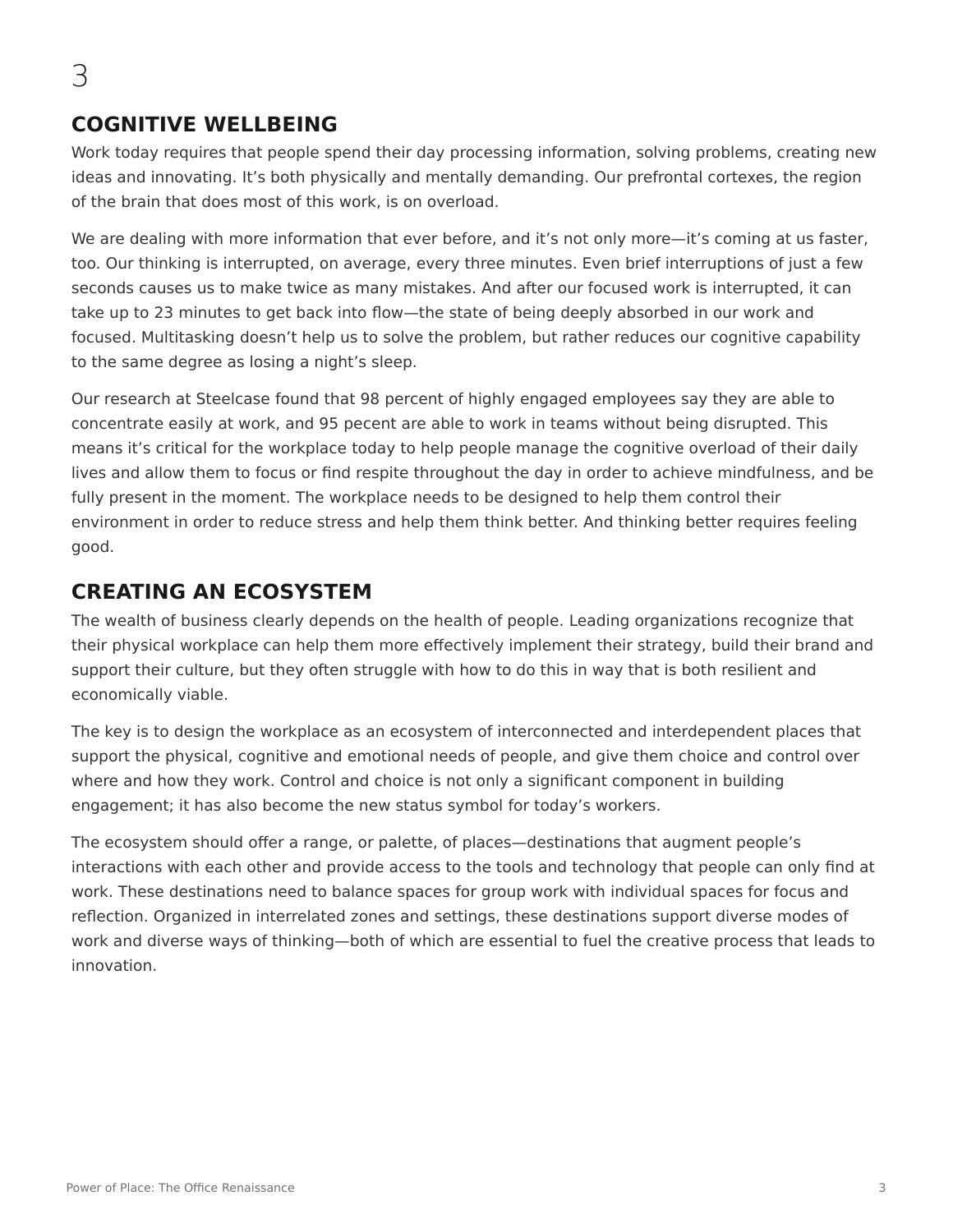Within the ecosystem there also needs to be a palette of posture—spaces that encourage people to sit, stand and move throughout their day, while supporting the different kinds of work they do and the multiple technologies they use. Equally, people need a palette of presence—spaces that allow them to have quality interactions in both the physical and virtual workplace. These places are designed to minimize what is referred to as "presence disparity"—those moments when people not physically located in the same room are disadvantaged, visually and/or audibly, because they are remote. The more distributed our work is, the more critical it becomes that the places we work in help us "live on video"—in easy and emotionally engaging ways.

We work with organizations around the world that tell us they need places that enhance collaboration, help them attract and engage employees, help them build their brand and culture, and support the wellbeing of their people. An ecosystem of spaces that support the physical, cognitive and emotional wellbeing of people can help organizations solve for these issues, while building a more resilient real estate strategy that doesn't increase their footprint, but can instead offer greater flexibility and adaptability in times of change.

CEOs recognize that, among all the many issues they need to solve, employee engagement is one of the most critical challenges they face today. The cost of disengagement is alarming, and the missed opportunities are staggering. But the opportunity for those organizations that face the problem of engagement heads-on is tremendous. While it would be naive to suggest that place alone can solve the issue of engagement, leaders would be remiss to ignore its potential.

At Steelcase we believe in the power of place to help employees engage. We believe in the power of place to help amplify the performance of people, teams and organizations. And, ultimately, we believe in the power of place to help unlock human promise.

### **GO DEEPER**

If you want to learn more about the interesting, insightful work being done by thought leaders referenced in our article, here is a menu of resources to choose from:

[The Six Dimensions of Wellbeing](http://youtu.be/WttK10hp5kM) [Steelcase Brand Video](https://www.youtube.com/watch?v=yyPQP9o-7Tc)

#### **Gale Moutrey, Vice President, Global Communications Steelcase Inc.**

Gale Moutrey is vice president of global communications for Steelcase Inc. Gale leads a diverse, globally distributed team and she works regularly with leading organizations around the world. She is passionate in her belief that in an increasingly complex and competitive environment, place matters more than ever. Gale feels strongly that place can help workers become more engaged and achieve greater wellbeing, while helping organizations amplify their performance.